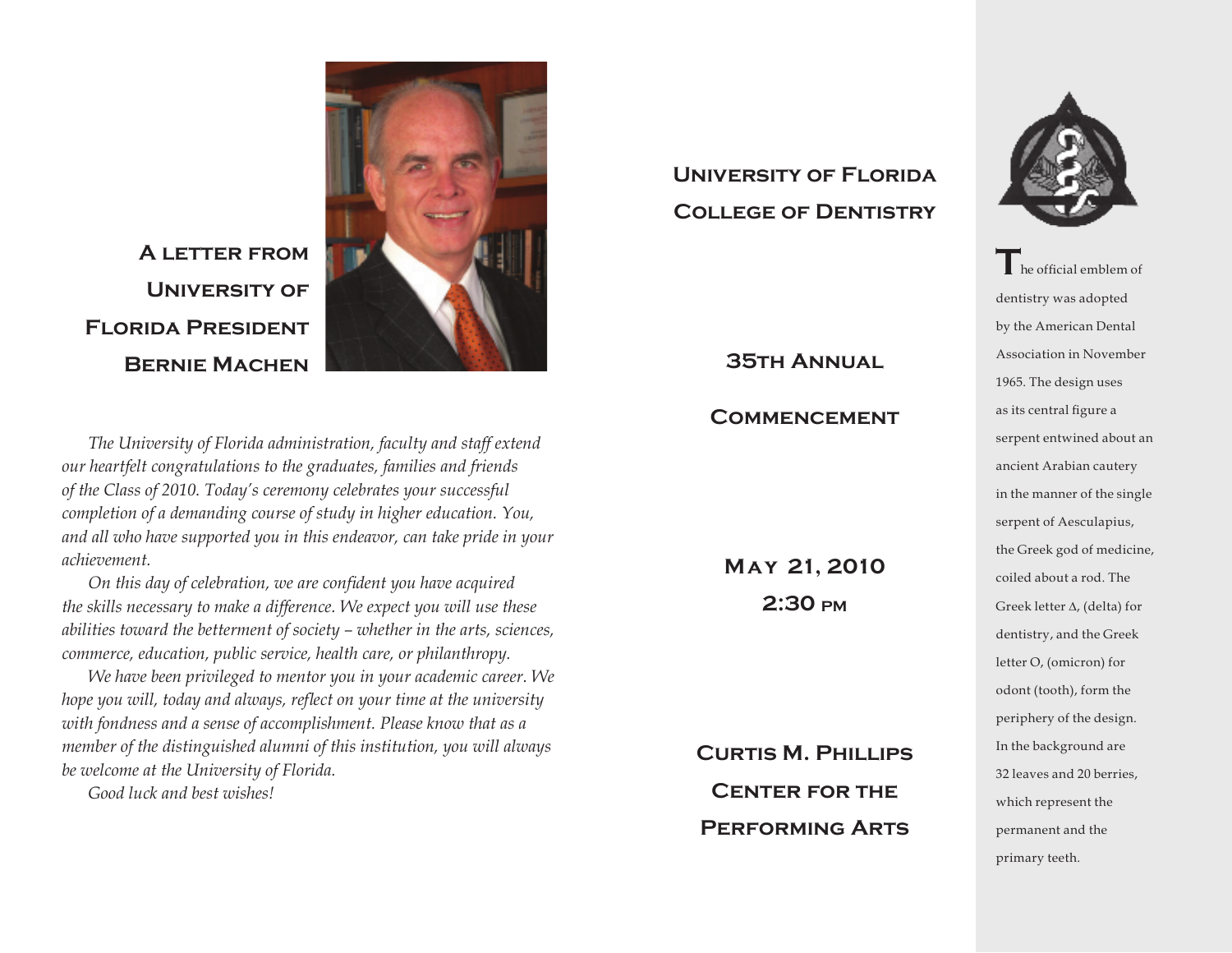# **The Dentist's Pledge**

*As a member of the dental profession, I shall keep this pledge and these stipulations.*

*I understand and accept that my primary responsibility is to my patients, and I shall dedicate myself to render, to the best of my ability, the highest standard of oral health care and to maintain a relationship of respect and confidence. Therefore, let all come to me safe in the knowledge that their total health and well-being is my first consideration.*

*I shall accept the responsibility that, as a professional, my competence rests on continuing to attain knowledge and skill in the arts and science of dentistry.*

*I acknowledge my obligation to support and sustain the honor and integrity of the profession and to conduct myself in all endeavors such that I shall merit the respect of patients, colleagues and my community. I further commit myself to the betterment of my community for the benefits of all society.*

*I shall faithfully observe the Principles of Ethics and the Code of Professional Conduct set forth by the profession.*

*All this I pledge with pride in my commitment to the profession and the public it serves.* 



# **Alma Mater**

*Florida, our Alma Mater Thy glorious name we praise. All thy loyal sons and daughters A joyous song shall raise. Where palm and pine are blowing, Where southern seas are flowing, Shine forth thy noble Gothic walls. Thy lovely vine-clad halls. 'Neath the Orange and Blue victorious Our love shall never fail. There's no other name so glorious – All Hail, Florida, Hail!*

–Milton Yeats

*Music provided by: Dr. Patrick Smith, French horn Ms. Tane Dekrey, piano*

*Printed by the University of Florida College of Dentistry May 21, 2010*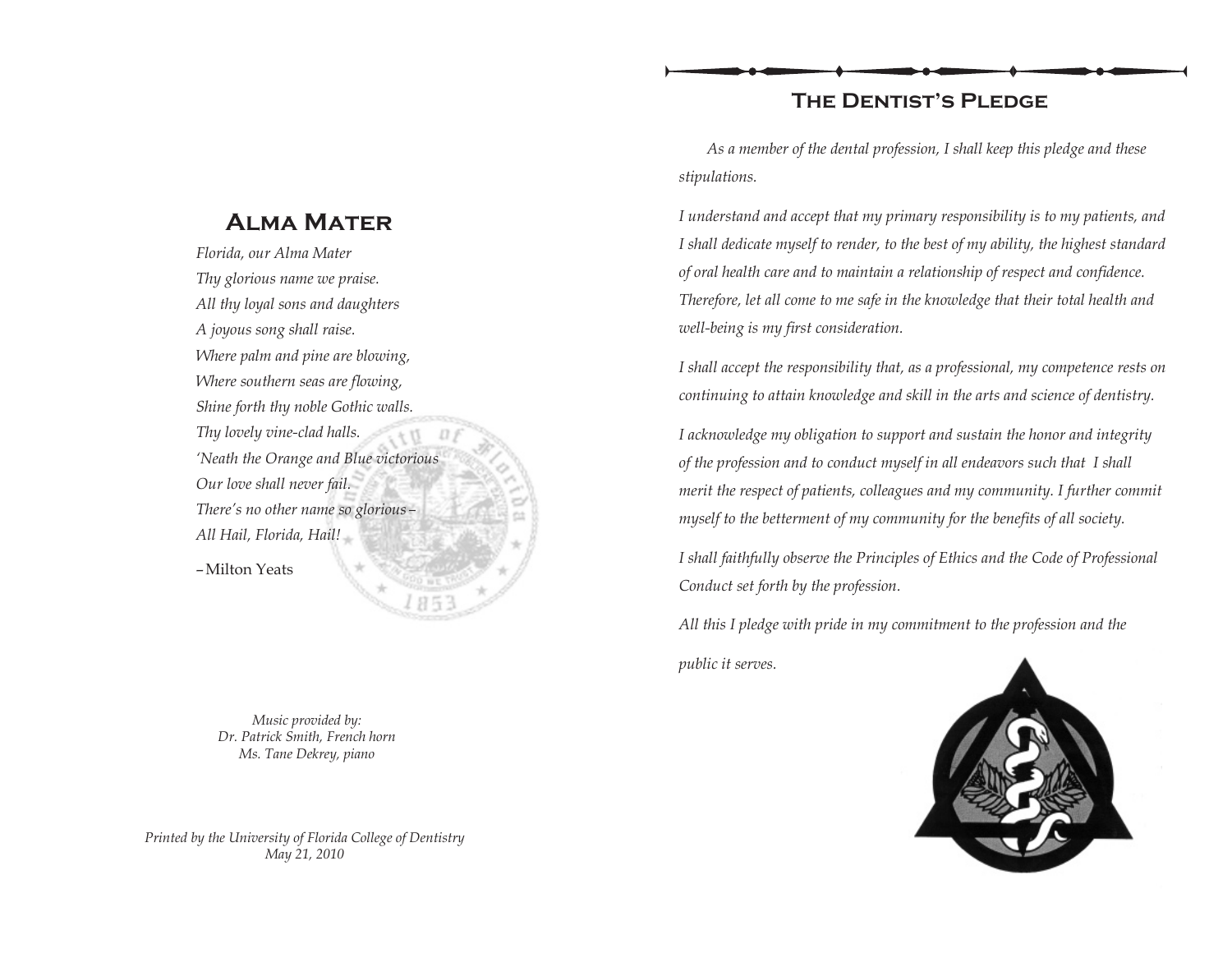#### **Certificate in Advanced Education in General Dentistry - Hialeah**

Borislaw Dvorkin, DMD Gerardo Martinez Hidalgo, DMD Tampa, Florida

Richard I. Coba, DMD Miami, Florida<br>prislaw Dvorkin, DMD Ft. Lauderdale, Florida

#### **Certificate in Advanced Education in General Dentistry - University Partnership Center**

| Christopher Costa, DMD      | Charleston, South Carolina |
|-----------------------------|----------------------------|
| Thomas J. Friedt, DDS       | Decatur, Indiana           |
| Sonia A. Karamchandani, DMD | Greer, South Carolina      |
| James Lee, DDS              | Richmond, Virginia         |
| Stephen Brent Moses, DDS    | Richmond, Virginia         |
| Rachel Poulsen, DDS         | Indianapolis, Indiana      |
| Daniel Shertok, DDS         | Cincinnati, Ohio           |
| Barbara Veloz, DMD          | Miami, Florida             |
|                             |                            |

#### **Certificate in Oral & Maxillofacial Surgery**

| Neysa Alice Coker, DMD, MD   | Destin, Florida     |
|------------------------------|---------------------|
| Stephanie L. Reeder, DMD, MD | Auburndale, Florida |

#### **Certificate in Pediatric Dentistry**

| Savannah, Georgia      |
|------------------------|
| Cocoa, Florida         |
| Baton Rouge, Louisiana |
| Las Vegas, Nevada      |
| Pocatello, Idaho       |
|                        |

#### **Certificate in Pediatric Dentistry - Naples**

| Michael Holt, DDS    | Charlotte, North Carolina |
|----------------------|---------------------------|
| Melissa Kindell, DMD | Okeechobee, Florida       |
| Kelly Magher, DMD    | Naples, Florida           |

#### **Fellowship in Oral & Maxillofacial Pathology Certificate**

| Riya Kuklani, BDS    | Naples, Florida |
|----------------------|-----------------|
| Kelly Magliocca, DDS | Ontario, Canada |

#### **Fellowship in Prosthodontics Certificate**

Justin Corey Craighead, DMD Weeki Wachee, Florida



# **Commencement Program**

#### Processional

Presiding *Teresa A. Dolan, DDS, MPH Dean, College of Dentistry*

Address by Class Representative

Presentation of Doctoral Hoods

*Philip Joseph Orland Hedger Matty Abbate, DDS David Barnes, DDS*

*Jon Baxter, DMD A.E. Clark, DMD, PhD Richard Kelowitz, DDS Rosalia Rey, DDS Christopher Spencer, DDS Geraldine Weinstein, DDS Wendell Willis, DDS*

Validation of Diplomas & Certificates

*Robert E. Primosch, DDS, MS, MEd Associate Dean for Education*

*Nereyda P. Clark, DMD Director, Internationally-Educated Dentist Program*

*Timothy T. Wheeler, DMD, PhD Assistant Dean, Advanced and Graduate Education* 

Conferring of Degrees

*Teresa A. Dolan, DDS, MPH Dean*

Address from the Florida Dental Association

*Charles Hoffman, President, Florida Dental Association*

Welcome from the Alumni

*Laurence Grayhills, DMD, MS, MAGD*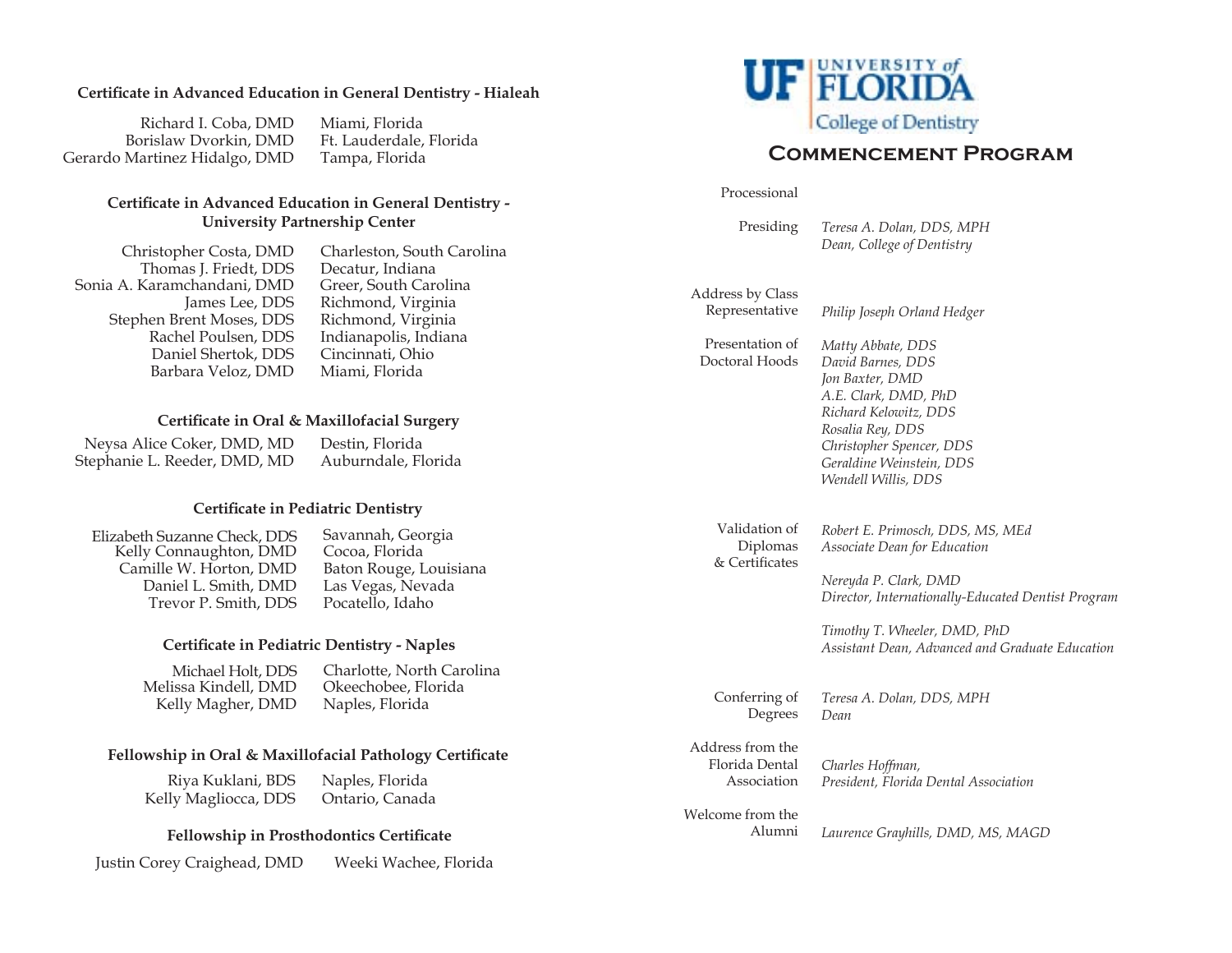## **Candidates for Doctor of Dental Medicine Degree**

Matthew Steven Ahrens Ocala, Florida Sean Michael Altenbach Neptune Beach, Florida Bryant Marshall Anderson Payson, Utah Kathryn Alejandra Antony Gainesville, Florida Robert Safwat Attia Archer, Florida Kenneth Douglas Barker, Jr. Jacksonville Beach, Florida Ashley Garcia Bassett Columbus, Georgia Lauren Ashley Bollenback Patricia Elizabeth Botero Orlando, Florida Cynthia Renee Bouchard Miami, Florida Aaron Lyle Campbell \*Christopher Eric Chuong St. Petersburg, Florida<br>\*\*Andrew Edward Clark Gainesville. Florida  $\leftrightarrow$  Andrew Edward Clark Cara Jane Clark Bartow, Florida Nicholas Parker Comerford Clement James Contestable Maitland, Florida Craig Fleming Copeland Gainesville, Florida Ivette Michelle Coro Miami, Florida Zuhdiyah Milagros Darojat Pembroke Pines, Florida Joseph Aaron Delmond Gainesville, Florida Jenny Anne Edwards Valrico, Florida Anis Omar Elkhechen Boca Raton, Florida Michael Jordan Fetner Jacksonville, Florida Henry Andrew Foerster Michael Gregory Gooch Melbourne, Florida Ramon Luis Gutiérrez, Jr. Orlando, Florida Philip Joseph Orland Hedger Palm Harbor, Florida Christopher Jon Henley Orlando, Florida Jordan Tucker Hester Lenox, Georgia

Emily Sue Andre Durand, Wisconsin St. Catherines, Ontario, Canada Aida Cavka Basic Banja Luka, Bosnia Paayal Bhakta Orange Park, Florida David Burke Chicago, Illinois Ryan Collins Melbourne Beach, Florida Patrick Michael Garrett Palm Beach Gardens, Florida Del Greenhalgh St. Anthony, Idaho

### **Candidates for Certificates or Graduate Degrees in Advanced Dental Education**

#### **May 21, 2010**

#### **Master of Science in Dental Sciences with Endodontics Specialization**

Mitchell R. Edlund, DDS Puyallup, Washington Valerie Kanter, DMD Bradenton, Florida<br>Iaus A. Morton, DDS Sparks, Nevada Nicklaus A. Morton, DDS

Jacob Cragun, DDS Tacoma, Washington Seung Uk Shon, DMD West Paterson, New Jersey

#### **Master of Science in Dental Sciences with Orthodontics Specialization**

| Carl T. Drake, DDS    | El Paso, Illinois    |
|-----------------------|----------------------|
| Allison Harris, DMD   | Panama City, Florida |
| David Mansour, DMD    | Orlando, Florida     |
| Katherine Miller, DMD | Dothan, Alabama      |

#### **Master of Science in Dental Sciences with Periodontics Specialization**

Ryan J. Donovan, DMD Bradenton, Florida Caroline Jermanus, DMD Jacksonville, Florida Joseph P. Richardson, DMD Tavares, Florida

#### **Master of Science in Dental Sciences with Prosthodontics Specialization**

Aline Q. Bowers, DDS Recife, Brazil<br>Craig A. Horton, DMD Seneca, South Carolina Craig A. Horton, DMD Ibrahim Ahmed Ismail, BDS Khartoum, Sudan

#### **June 30, 2010**

#### **Certificate in Advanced Education in General Dentistry - Jacksonville**

David William Donelson, DMD Atlanta, Georgia Irene Sea Haddock, DDS Ann Arbor, Michigan<br>A Munoz Velasquez, DDS Sucre, Venezuela Karina Munoz Velasquez, DDS Sucre, Venezuela<br>
ichelle Martinez Sarasola, DMD Port St. Lucie, Florida Michelle Martinez Sarasola, DMD Fiona Mehrnoush Tavakoli, DMD Montreal, Quebec, Canada

Ian Fontenot, DDS Ville Platte, Louisiana

- *magna cum laude*
- *cum laude*

Advanced Education Honors Program  $\cdot$ 

Research Honors  $\phi$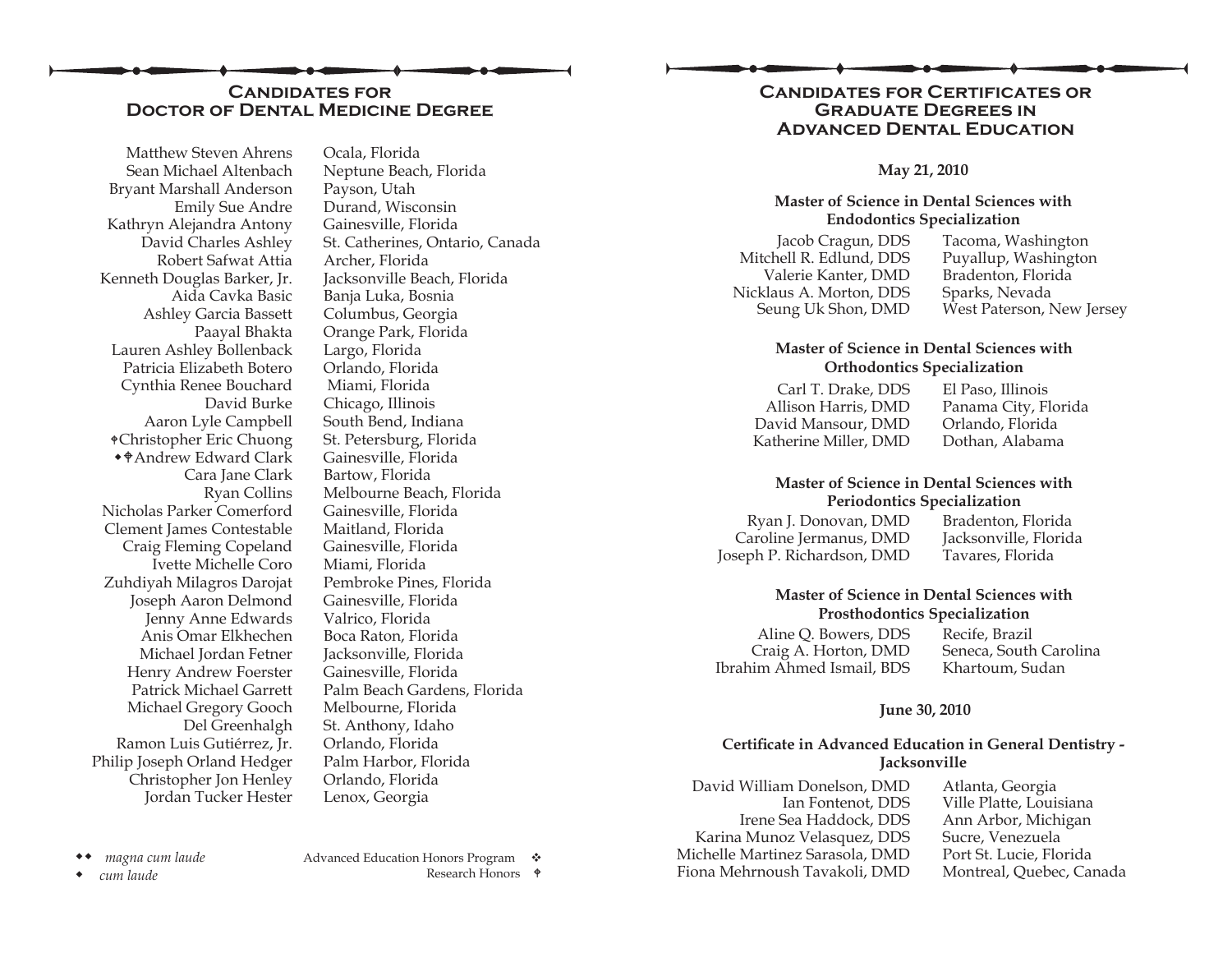| Quintessence Award for Research Achievement                        | Robert Safwat Attia           |
|--------------------------------------------------------------------|-------------------------------|
| Quintessence Award for Clinical Achievement<br>in Periodontology   | Katherine Maldonado Alfandari |
| Southeastern Academy of Prosthodontics<br>Outstanding Senior Award | Philip Joseph Orland Hedger   |
| Whip Mix Award for Excellence<br>in Prosthodontics                 | Noah H. Rosen                 |

## **Candidates for Certificates in the Internationally-Educated Dentist Program**

Lina M. Aguilar, DDS Bogata, Colombia Virginia Del Carmen Batista, DDS Camaguey, Cuba Eduardo Moneiro Correa, DDS Curitiba, Brazil Lissette de la Rua, DDS Cuidad Habana, Cuba Delio Garcia, DDS Havana, Cuba Lyudmila A. Onyski, DDS Kiev, Ukraine Eva Napoles Rodriguez, DDS Miami, Florida Manoj Kanubhai Patel, DDS Gandhinagar, India Ricardo Romero, DDS Havana, Cuba Saleem Sirri, DDS Marseille, France Nelcy Triana Concepcion, DDS Sagua la Grande, Cuba Nestor E. Villarreal, DDS Barranquilla, Colombia

#### **Commencement Marshals**

Henry Young, DDS, Clinical Associate Professor Class of 2010 Faculty Advisor

> Clay Walker, PhD, Professor Faculty Marshal

Nereyda Clark, DMD, Associate Professor and Director, Internationally-Educated Dentist Program

Timothy T. Wheeler, DMD, PhD Professor and Assistant Dean for Advanced and Graduate Education Programs

## **Class of 2011 Honor Marshals**

Christopher Bonesteel Jessica Kroll Alexander Fetner I. Patrick Weaver Peter Weber

Alesia Apana Justin Israelsen Brittney Brady Jennifer VanPuymbrouck

Tiffany Spring Hetmanek Sanibel Island, Florida Christopher Michael Ingalls Lake Mary, Florida Meyleen Izquierdo Coral Springs, Florida Kristie Lynn Johnson Orlando, Florida Linda Katherine Johnson Orlando, Florida Latoya Shuntae Jones James Jiahn Kang Orlando, Florida Jason Eugene Kim Buffalo, New York Carla Irene Kontax Miramar, Florida WKevin Christopher Koscso Tampa, Florida \*\*\*Phillip Brian Kraver Cape Coral, Florida<br>Kyle Brian Kromrey Stuart, Florida Kyle Brian Kromrey Racquel Toni Lewis Kingston, Jamaica William Adrian Lovell III Pensacola, Florida Katherine Maldonado Alfandari Tampa, Florida Ivan Gabriel Montijo Orlando, Florida Nicole Morganti Tampa, Florida Nathan William Nemecek St. Augustine, Florida Daniel Ryan Noorthoek Grand Rapids, Michigan Jayraj Jashwantial Patel Mainak Ashok Patel Orlando, Florida Ripal Ashok Patel Jacksonville, Florida Reema Chachy Philip Lauren Scarborough Price Merritt Island, Florida Carlos Antonio Rivero Orlando, Florida Evan Blake Rosen Miami, Florida Noah H. Rosen Akron, Ohio Alejandro Semidey Miami Lakes, Florida Erin Ashley Shiveler Lake City, Florida Anupreet Kaur Singh Palm Harbor, Florida Erin Lyn Smith Lakeland, Florida Kristine Michelle Smith Memphis, Tennessee<br>Tedra N. Thomas Palatka. Florida Tedra N. Thomas Hang Trong-Thi Tran Balm, Florida Nancy Katherine von Lackum Lexington, Kentucky Matthew Dane Walker Virginia Beach, Virginia **\*\*\*Maggie Yue Wang** Orlando, Florida Bozena Zaleska Orlando, Florida

Austin L. Mautner Pembroke Pines, Florida John Sarno Palm Beach Gardens, Florida Maria Sinis Pembroke Pines, Florida Hang Thi Van Port Orange, Florida Jason James Wesley Clayton, North Carolina Heather Yates St. Petersburg, Florida